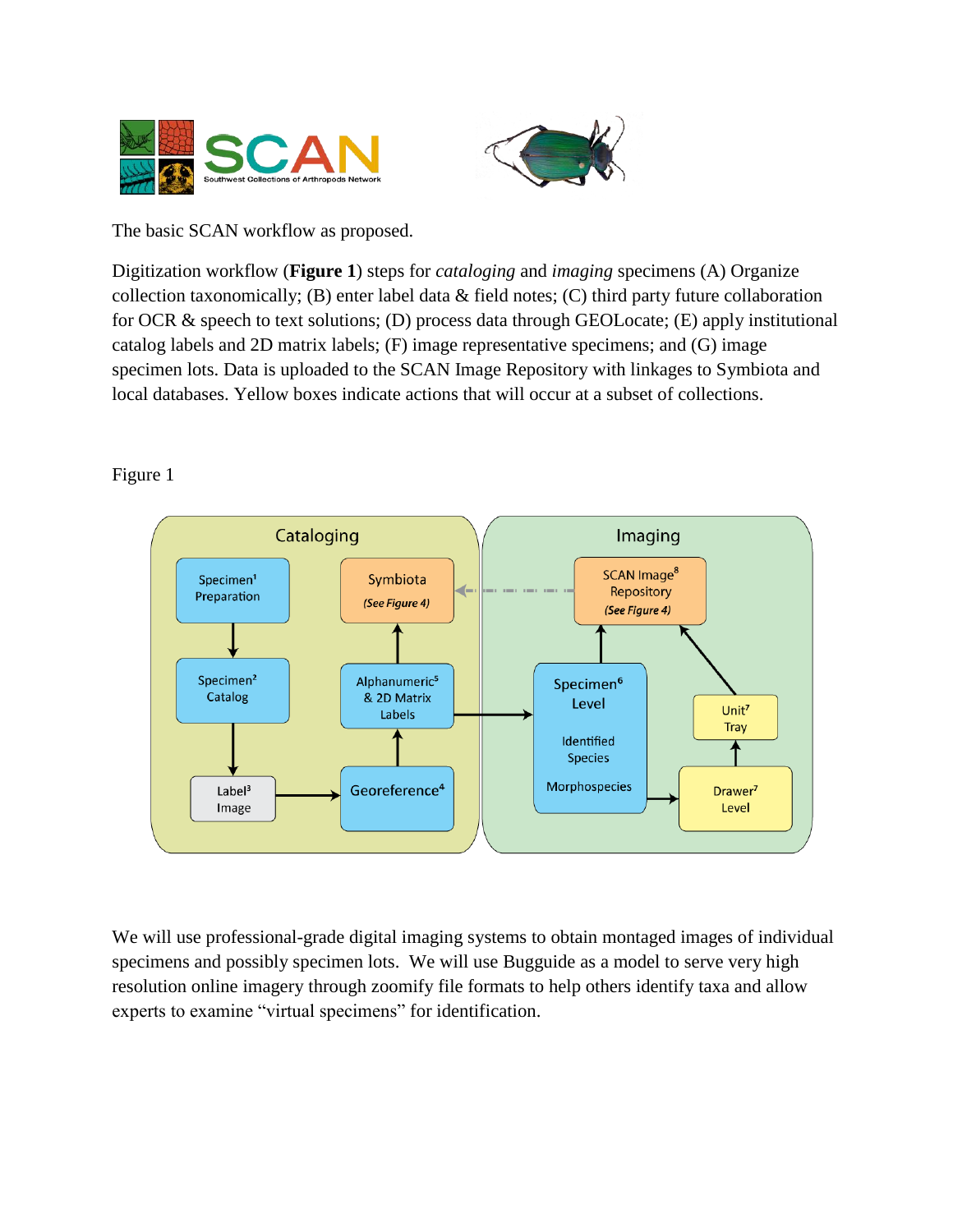

An overview of how data will flow through SCAN.

SCAN Cyberinfrastructure (**Figure 2**) comprised of Servers, Software and Processes. (A) Search, aggregated download and limited mapping are provided by the centralized portal system. (B) Data are housed and managed locally. (C) FilteredPush technology at the portal allows efficient and automated discovery and correction of a wide range of data problems at the record level. (D) Images are uploaded to the repository directly and path information is recorded in the local

and central databases. Images are contributed to external repositories from the SCAN repository while catalog data is contributed through the portal.

Integration between Symbiota, Filtered Push and other databases is a central part of SCAN.

Filtered Push (**Figure 3**) deployed in the SCAN framework will specifically; (A) detect records for identification or correction; (B) create annotations describing the problem; (C) route annotated data to domain experts for editing; (D) once edited, update the Symbiota; and (E) update the local database. Local collections managers can then accept or reject these changes or request clarification.



We will be test-driving two online databases at the outset of the project, the AMNH database used by the Tri-trophic TCN, and Symbiota. There is a strong desire to begin SCAN digitization by providing data online in as near real time as possible to aid in QA/QC. It is also desirable to either have data be automatically harvested into the central portal or to empower individual

collections to upload their own data. We have already established a Specify database template that can be used to store collection records locally for each SCAN member collection. This software combination is mature and cross-platform; it can run on Linux, Windows or Mac